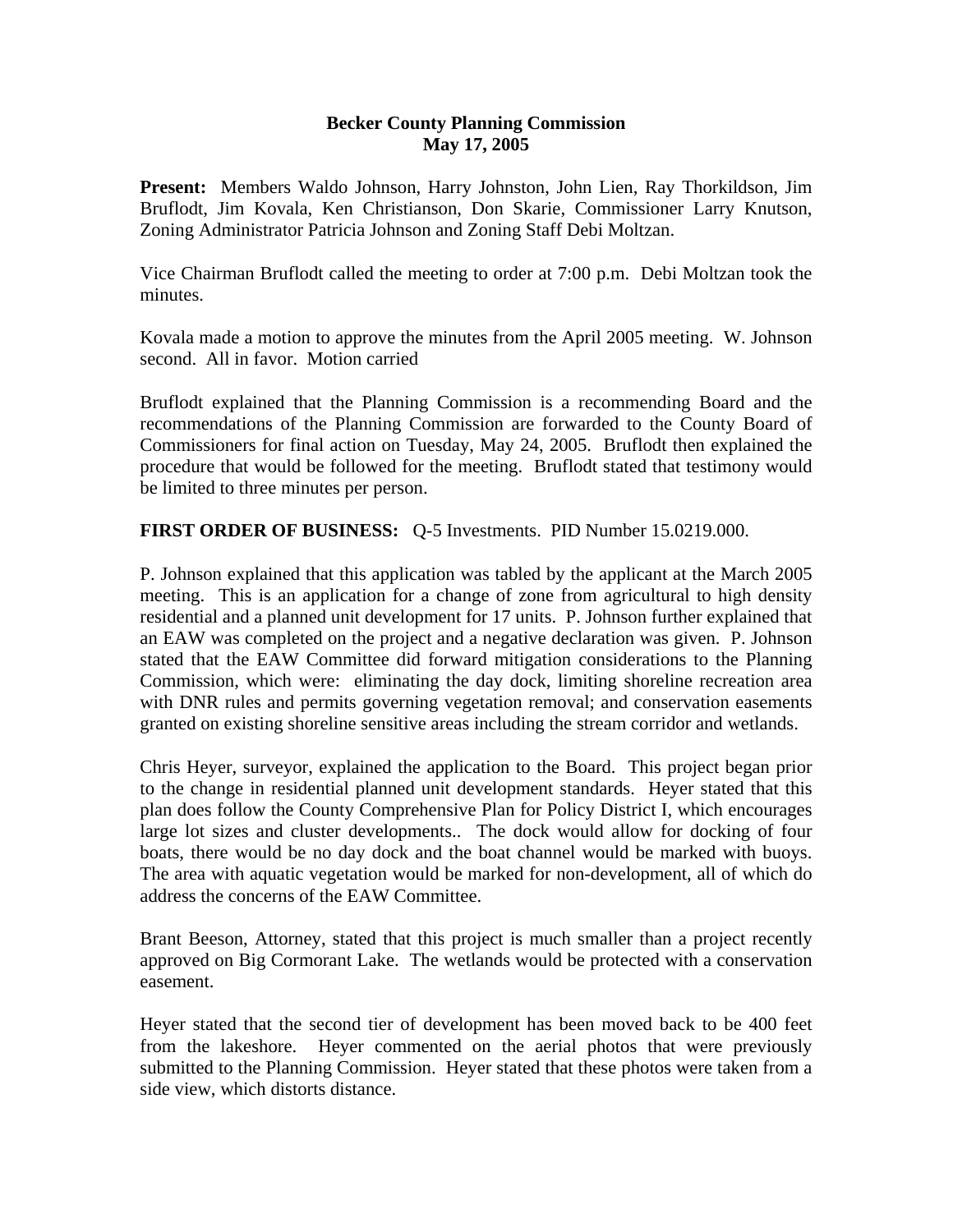Bruce Qvammen, developer, stated that this is a beautiful piece of property and conservation easements will be put into place to protect the aquatic vegetation and wetlands.

Knutson questioned the pictures submitted. Heyer stated that the pictures are distorted due to the angle taken; it is hard to put three-dimensional views on two-dimensional paper.

No one spoke in favor of the application. Speaking in opposition to the application were: Bea Purdy, speaking for the lake association; Jim Navara, treasurer for the lake association; John Evans, seasonal resident of a campground; Jeff Andvick, chairman of the lake association.

Written correspondence was received from: John & Doris Evans, in opposition; Brian Sivertson, in opposition; Kevin Erickson, in opposition. At this time, testimony was closed.

Further discussion was held. Kovala questioned if there was a public access on the lake and if the back units would have access to the lake. Qvammen stated that the back units would be able to use the lake for swimming, etc, but could not unload, moor or dock boats. Knutson questioned if there was the potential for 17 boats. Qvammen stated that there would not be more than 4 boat slips, but the rest could use the lake for swimming, etc. Kovala questioned how this would be controlled. Beeson and Qvammen stated that this would be controlled by association charters and covenants; there is more control in this type of a situation than individual lot ownership.

Christianson asked if the covenants could be modified. Beeson stated that there is always that possibility, but strict provisions could be placed on the procedure. Christianson felt that everyone was misled at the time of the first plat, when the developer stated that there were no plans for more development. Beeson stated that there were no plans at that time for further development, but there is a demand for these types of projects, and at the time of the first application, the remainder of the property was in a conservation program. Beeson stated that the motion and decision of the first plat did not retrain this piece from development.

W. Johnson, Knutson, Kovala and Lien felt that there were too many units in the project. Kovala questioned if it would be possible to give only four lots riparian rights. Qvammen stated that would not be feasible. P. Johnson stated that concept would defeat the purpose of a planned unit development. Johnston questioned if the entire project would have been looked at differently had the Planning Commission known about this proposal from the beginning.

**Motion:** Knutson made a motion to deny the change of zone and planned unit development based on land suitability. Kovala second. All in favor except Johnston and Skarie. Majority in favor. Motion carried.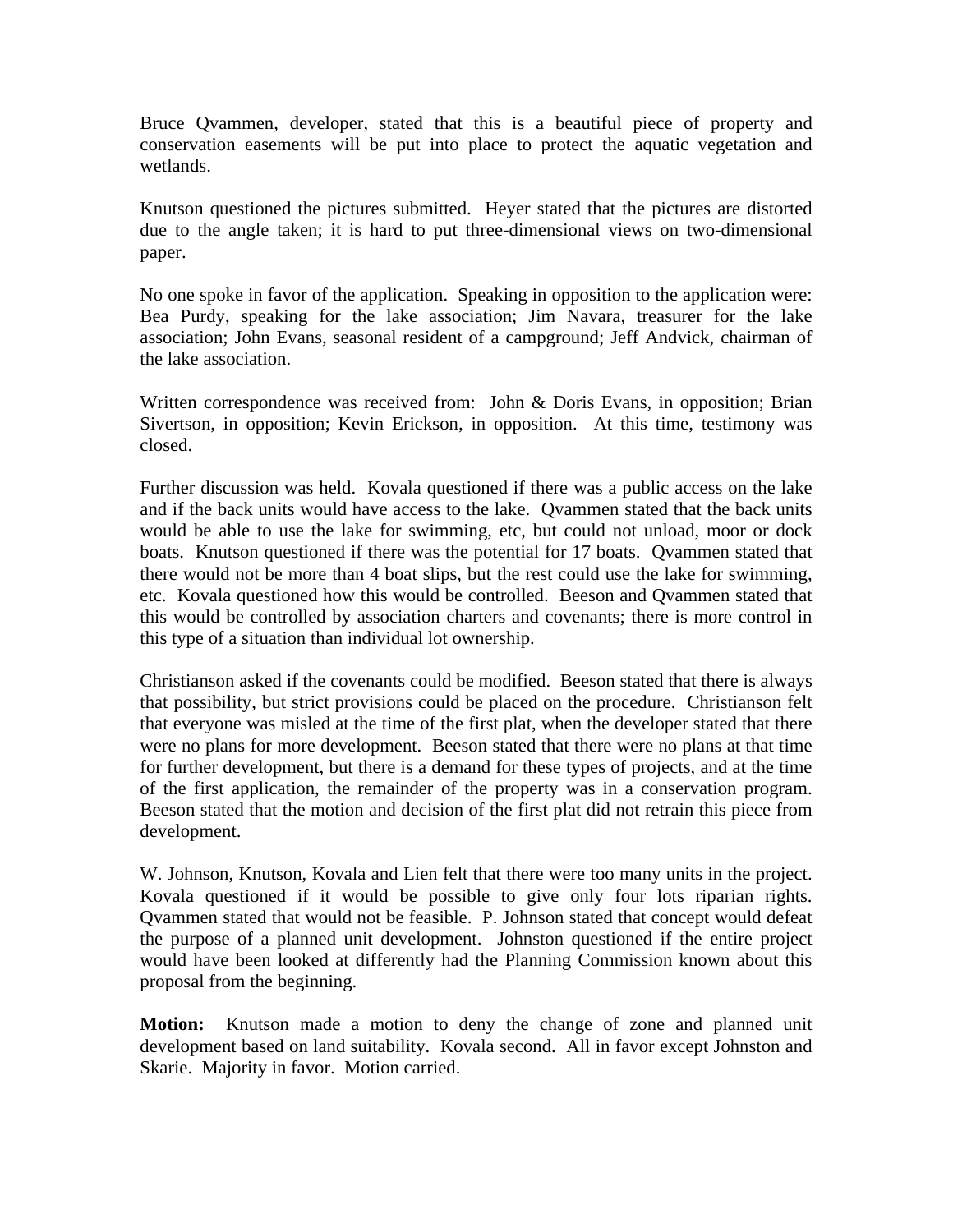**SECOND ORDER OF BUSINESS: Tea Cracker LLC.** Request a change of zone from agricultural to residential and approval of a preliminary plat consisting of 19 lots. PID Number 25.0099.000 & 25.0100.000.

P. Johnson explained that this application was postponed from the April 2005 meeting to allow more members of the Planning Commission to view the property.

Kovala questioned which lot the existing house and garage are located on. Walz stated that the existing structures are on what is known as Lot 4, with Lots 1-3 being to the north and the rest of the lots being to the south. Walz stated that the non-riparian lots would not have lake access. Kovala stated that the bluffs are not as serious as first believed. Kovala questioned the road access. Richard Burns, developer, stated that the road access is being worked on with the Township and DNR. Walz stated that the Township has passed a resolution for the road.

Knutson questioned if the topographic divide issue has been approved. P. Johnson stated that the DNR will not act on that issue until there has been County Board action. P. Johnson stated that the preliminary plat approval can be given with the stipulation that the DNR gives approval for the topographic divide and road issues.

No one spoke in favor of the application. Speaking in opposition to the application was Michael Munson.

Written correspondence was received from White Earth Reservation Tribal Council, Terry & Patricia Kramer, and Brad Wentz, Becker County Highway Engineer. At this time, testimony was closed.

Further discussion was held. Johnston felt that Lot #6 would be too small for building. Lien felt that same way.

**Motion:** W. Johnson made a motion to approve the change of zone from agricultural to residential and preliminary plat consisting of 19 lots subject to DNR approval and proper road access. Johnston second. All in favor. Motion carried.

**THIRD ORDER OF BUSINESS: Long Shore Development.** Request a conditional use permit to allow extractive use (gravel extraction) in an agricultural district for the property described as: Frac NE  $\frac{1}{4}$  & E  $\frac{1}{2}$  of E  $\frac{1}{2}$  of NW  $\frac{1}{4}$  less Spur Track Less, Section 31, TWP 139, Range 41; Detroit Township. PID Number 08.0549.000.

P. Johnson stated that this application is for a conditional use permit for gravel extraction. This property was connected to another property, for which an EIS had been ordered previously in 2004. Since then, the project has been modified, but the environmental concerns of the EAW Committee still exist.

Gerald Knudsen, engineer for development, explained the application. This project has been modified from the original plan. Since the last application, there has been properties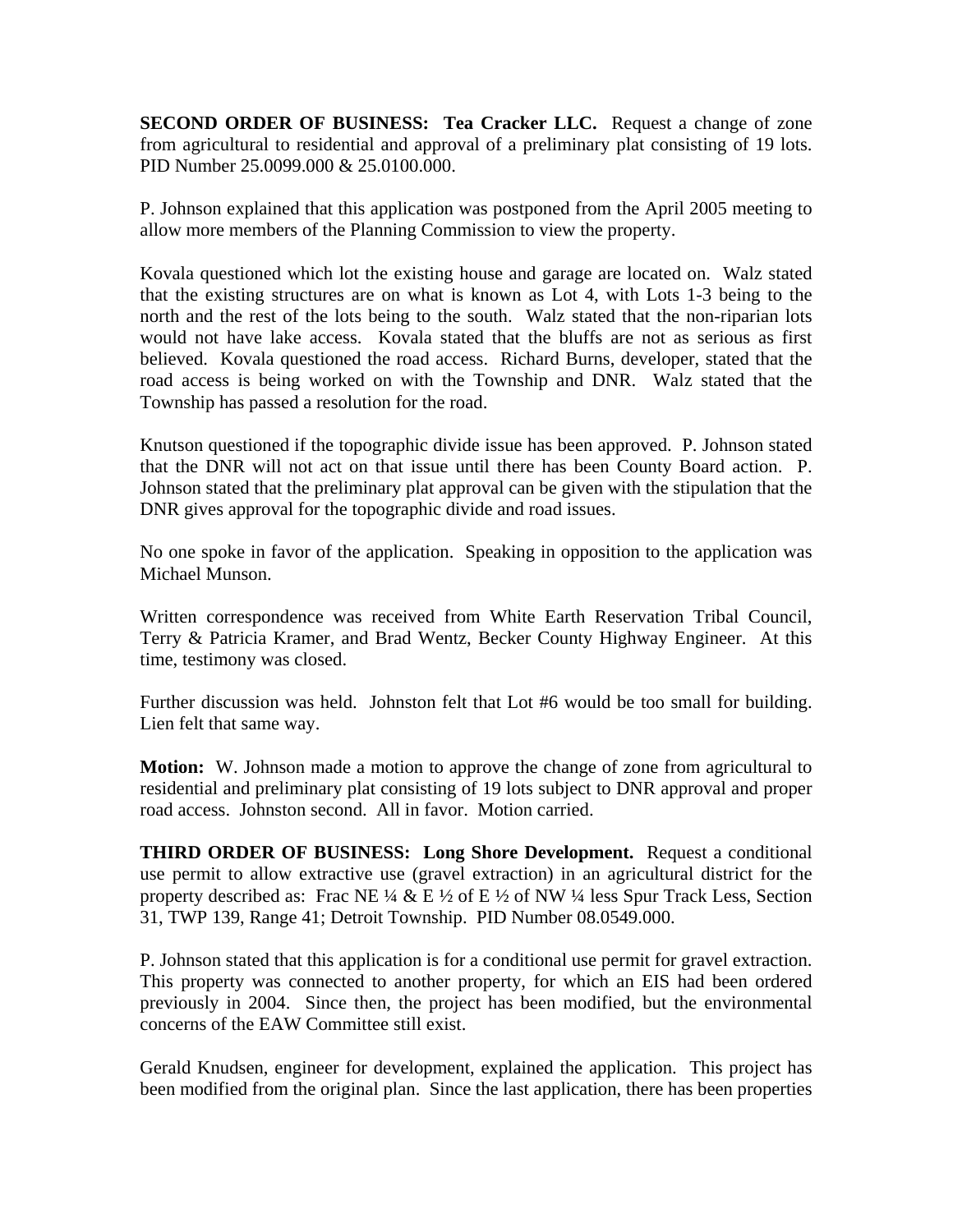to the north and to the south of this area that has been annexed into the City of Detroit Lakes. There is a natural resource under this property, which will be removed, and turned into a residential development. Knudsen stated that District Court did not rule on the need for an EIS, just on the procedural process. They are not trying to circumvent procedures. There are no letters in the file concerning the application.

Knudson questioned hours of operation and what daylight hours meant. Knudsen & Mike Brorby stated that hours would be approximately 6:00 am until 6:30 p.m. In the previous years, a double shift operated, this year a single shift will operation. W. Johnson questioned the depth of excavation. Knudsen stated that the depth of excavation would be approximately 20 feet. Christianson questioned if Long Shore Development was involved with more land than the proposed 39-acre excavation site. Knudsen stated that Long Shore Development owned the entire tract, but excavation would be on 39 acres. Kovala questioned what was different from this application than the previous application. Knudsen stated that this application better addresses the concerns brought forward by the past application.

No one spoke in favor of the application. Speaking in opposition to the application were: Don Maristuen - EIS should be done

Jeff Aafedt – plan responsible development, submitted aerial photos of previous devastation of the gravel operation;

Mike Bartholomy – has a letter from Larry Remmen, City of Detroit Lakes, that the City does not make annexation agreements with private people;

Gary Tunheim  $-24-7$  operation that is very noisy; how many gravel pits have turned into residential developments in Becker County;

Barry Burchill – applicant either does not know what is going on or does not want to tell the Planning Commission as to what is going on.

Al O'Niel - multiple attempts have been made, this is a way to circumvent the EIS; O'Niel asked the people that were in attendance that were in opposition to stand (majority of the audience stood at this time);

Raymond Scharnorske - closest to the development and never notified. Concerned about hours, water table, run off;

Paul Satrom – Board members should get up in the air to view project, three pilots live on the lake and could take members in the air, proposing to dig very close to the lake.

Written correspondence was received from the Pelican River Watershed District, in opposition to the application. At this time testimony was closed.

Further discussion was held. Knutson asked P. Johnson to clarify the Court ruling. P. Johnson explained that the County took the stance that the first application was connected action and that an EIS needed to be done. The day of court, Strata agreed to do the EIS and the Court ruled that an EIS be done with prejudice. The project has now been downsized and the new application must be acted on. Everything is the same and there are the same environmental concerns.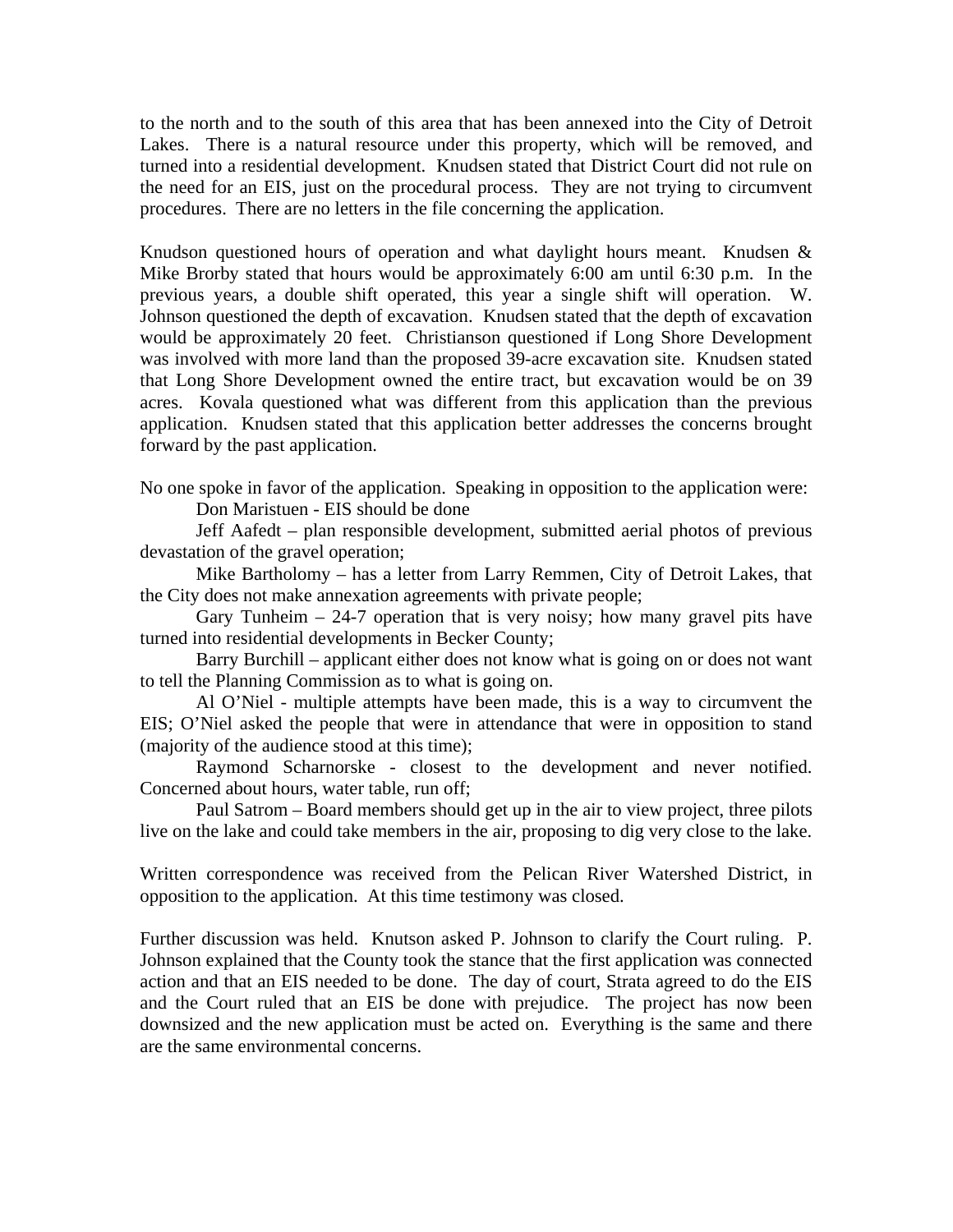**Motion:** Kovala made a motion to recommend to the County Board that the application be denied until an EIS is completed. Christianson second. All in favor. Motion carried.

## **FOURTH ORDER OF BUSINESS: Jona Baer.**

P. Johnson stated that this application was removed from the agenda at the applicant's request.

**FIFTH ORDER OF BUSINESS: Naterra Land.** Request a change of zone from commercial to residential and approval of a preliminary plat consisting of 21 lots for the property described as: W ½ of NE ¼ less 1 Acre AKA 300ft by 145 ft Tract; Govt Lot 1 East 400 ft of Govt Lot 1; Section 35, TWP 141, Range 36; Two Inlets Township. PID Number 34.0155.000 & 34.0155.001.

Scott Seeley, Naterra Land, explained the application to the Board. There would be 21 lots on Fools Lake and a change of zone is needed. Seeley was informed that the property was zoned agricultural, which then would not require a zone change, which is inaccurate as the property is zoned commercial. There would be 11 lakeshore lots and 10 non-riparian lots. A new survey was submitted due to a change in road location to avoid a wetland and correct the location of the exempt parcel. All lots are 2.5 acres or greater. The road will be built to Class B specifications and  $290<sup>th</sup>$  Street will be upgraded to a 24 ft driving surface. Two Inlets Township has approved the plat and will take over the roads, once built to specifications. Restrictive covenants will be placed on the lots. The plat is in compliance with current zoning regulations.

Christianson questioned the size of the lake. Seeley stated that the lake was approximately 46 acres in size. Seeley stated that, with the other property being owned by the DNR and tax forfeited property. This will be the only development on the lake. There is no public access on the lake.

W. Johnson questioned if Lots 1 & 2 of Block 2 were buildable with the amount of wetlands. Terry Freeman, surveyor, stated that the lots exceed buildable lot area.

Bruflodt questioned if there were any restrictions on the lake regarding watercraft. Seeley stated that there were none. Kovala questioned the depth of the channel. Seeley stated that they did not know the depth of the channel. Kovala questioned if the refuse area on Lots  $1 \& 2$ , Block 1, was going to be cleaned up. Seeley stated that there is an agreement with the owner that it must be cleaned up.

No one spoke in favor of the application.

Speaking in opposition of the application were:

 Clarence Schmitz, landowner to the north at the beginning of the access road – stated he was not notified of the rezoning, found out about it in the Hubbard County paper.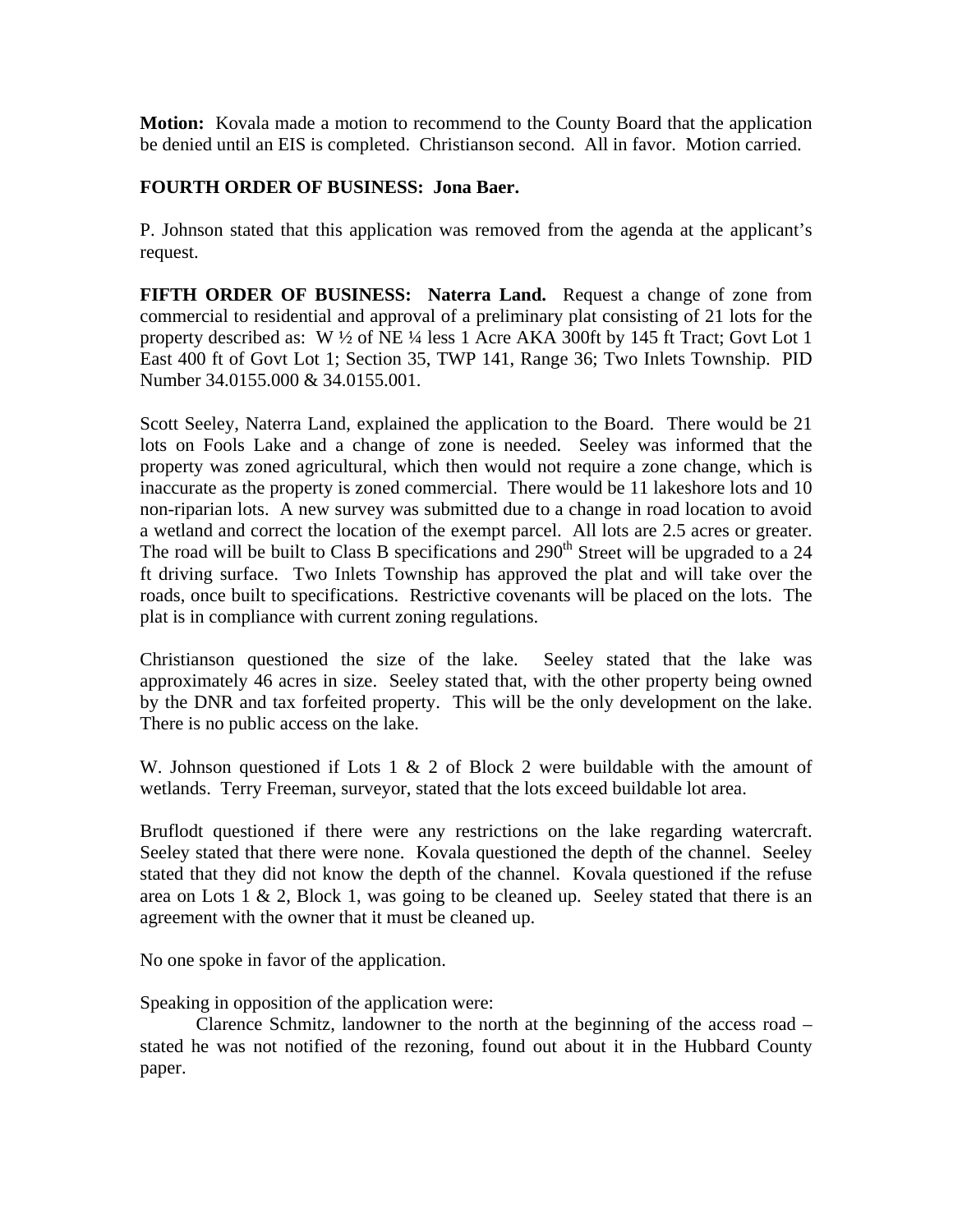Tim James – owns property in Osage TWP – deny zone change and preliminary plat because it is not compatible with the surrounding land use. Property lies entirely within the Two Inlets State Forest;

Dean Johannes – concerned about the ATV traffic;

Written correspondence was received from Leslie Black, in opposition; Edie Evarts, DNR, with concerns; and Brad Wentz, County Highway Department with suggestions for road improvement. At this time testimony was closed.

Further discussion was held. Lien questioned the zoning of the parcel. P. Johnson stated that it was thought that the zoning was agricultural, but it was recently discovered that the property is zoned commercial; apparently it was an old resort at one time. Clarence Schmitz stated that this property was an old snowmobile lodge.

Bruflodt stated that current ATV activity does not mean that there will be increased activity. Christianson questioned if there is much development on the smaller lakes. Seeley stated that there is more development being done on smaller lakes because that is all that is left. Knutson questioned how a project could be turned down when they meet the requirements.

**Motion:** Lien made a motion to approve the change of zone to residential and preliminary plat consisting of 21 lots based on the fact that the project meets the criteria of the Zoning Ordinance and Subdivision Ordinance. Skarie second. All in favor except Kovala. Majority in favor. Motion carried.

**SIXTH ORDER OF BUSINESS: Joey Kaiser.** Request a change of zone from agricultural to commercial for the property described as: Pt Lot 7 Beg 167.27 ft W of Mndr Cor #46, Th Cont W Appx Beg 455 ft E of MC #59 on Sec Lin Bet Secs 6 & 7 Th E on; Section 6, TWP 138, Range 42; Lake Eunice Township. PID Numbers 17.0071.000 & 17.0074.000.

Kaiser explained the application to the Board. The property has been used commercially for 34 years, but has never been zoned commercial. He would like to rezone the property to bring it into compliance with current regulations so that he can either use the property or sell the property.

P. Johnson explained that this was a nonconforming use, which was grandfathered, but once the operation ceases for one year, it looses the grandfather rights and must conform to current zoning regulations.

Christianson stated that this would be spot zoning because there is nothing else commercial in the area. Christianson stated that commercial activity is usually handled by a conditional use permit. Further discussion was held regarding the difference between a change of zone and a conditional use permit.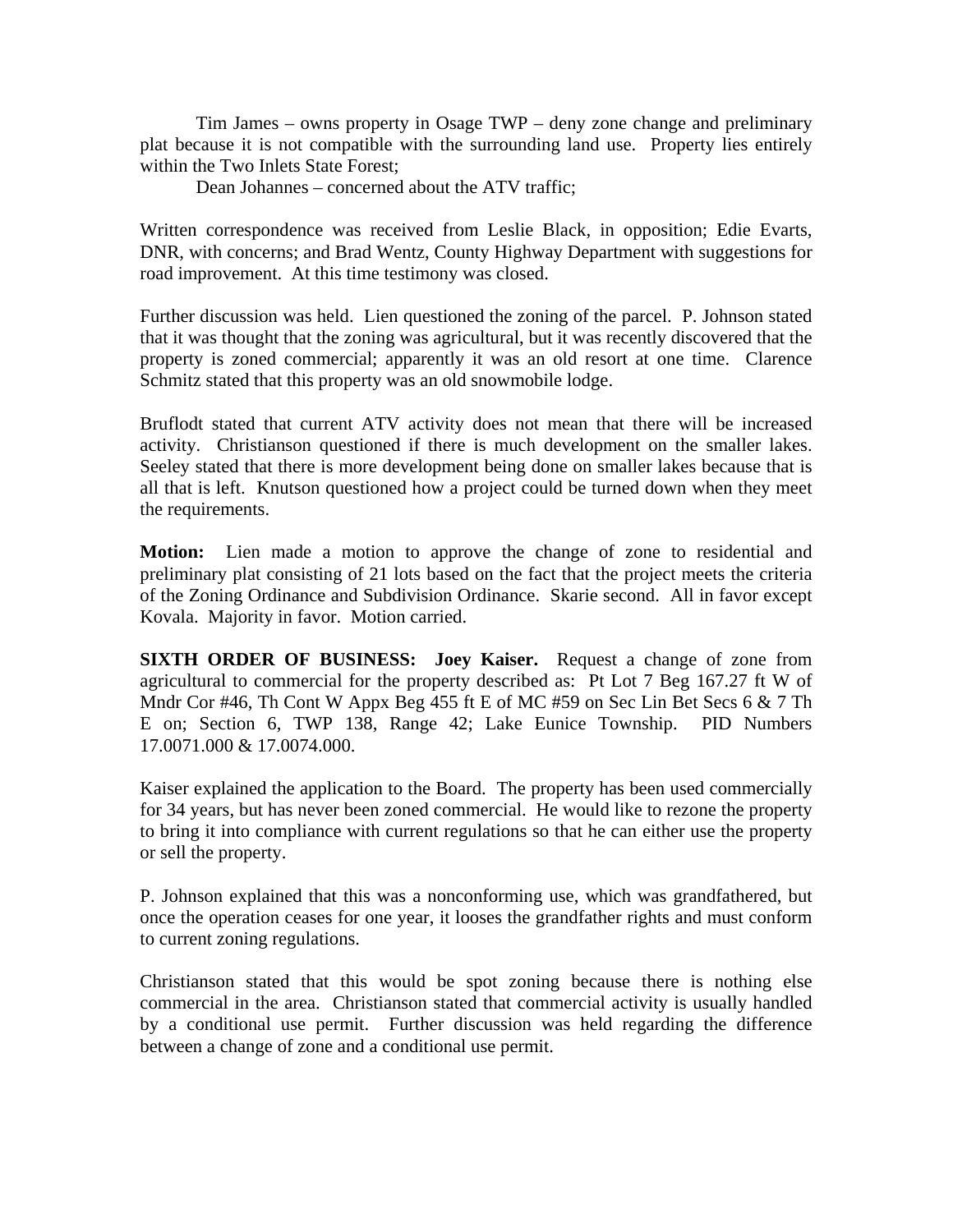Speaking in favor of the application was Jim Kaiser. Kaiser stated that this structure sits alone in this area, separated by the residential area by natural topographic divides.

Speaking in opposition to the application was Stan Thurlow, who felt that a conditional use permit for a specific use should be given rather than rezoning the property.

Written correspondence was received from Brad Wentz, Becker County Highway Engineer. At this time, testimony was closed.

Further discussion was held. Lien felt that a conditional use permit should be given. Bruflodt questioned if the application would be amended. P. Johnson stated that the change of zone could be denied and a conditional use permit issued. Knutson stated that the applicant could table the application and come back with a new plan. Bruflodt questioned the 60-day rule and explained the 60-day rule to the applicant.

At this time, Kaiser asked to table his application. The Board accepted his request for postponement.

**SEVENTH ORDER OF BUSINESS: Earl Hemmerich.** An application for a change of zone from commercial to residential and a preliminary plat consisting of five lots for the property described as: Lot 4 less N 10 Ac & Lot 5; Section 35, TWP 142, Range 37; Forest Township. PID Number 12.0175.000.

Scott Walz, surveyor, explained the application to the Board. Walz stated that the original plat was done in 1973 for seven lots, but never recorded. The road was constructed at that time. This proposal would be for five lots. Hemmerich does own the property behind the plat, but this is being left out of the project for the time being. Walz stated that the lots meet or exceed zoning specifications.

Kovala stated that the boardwalk was already in place. Hemmerich stated that he obtained the permit last year and constructed it during the winter.

Knutson stated that the driveways were already in. Hemmerich stated that he put in approaches while waiting for the Forest Township moratorium to be lifted. Hemmerich felt that if the developer puts in the approaches, there is more orderly development.

No one spoke in favor of the application. No one spoke in opposition to the application. Written correspondence was received from: Brad Wentz, County Highway Engineer, with suggestions; and Forest Township indicating their position on the road and plat. At this time, testimony was closed.

Further discussion was held. Christianson questioned the road maintenance. P. Johnson explained that the road has to be dedicated to the public, but the Township does not have to maintain the road.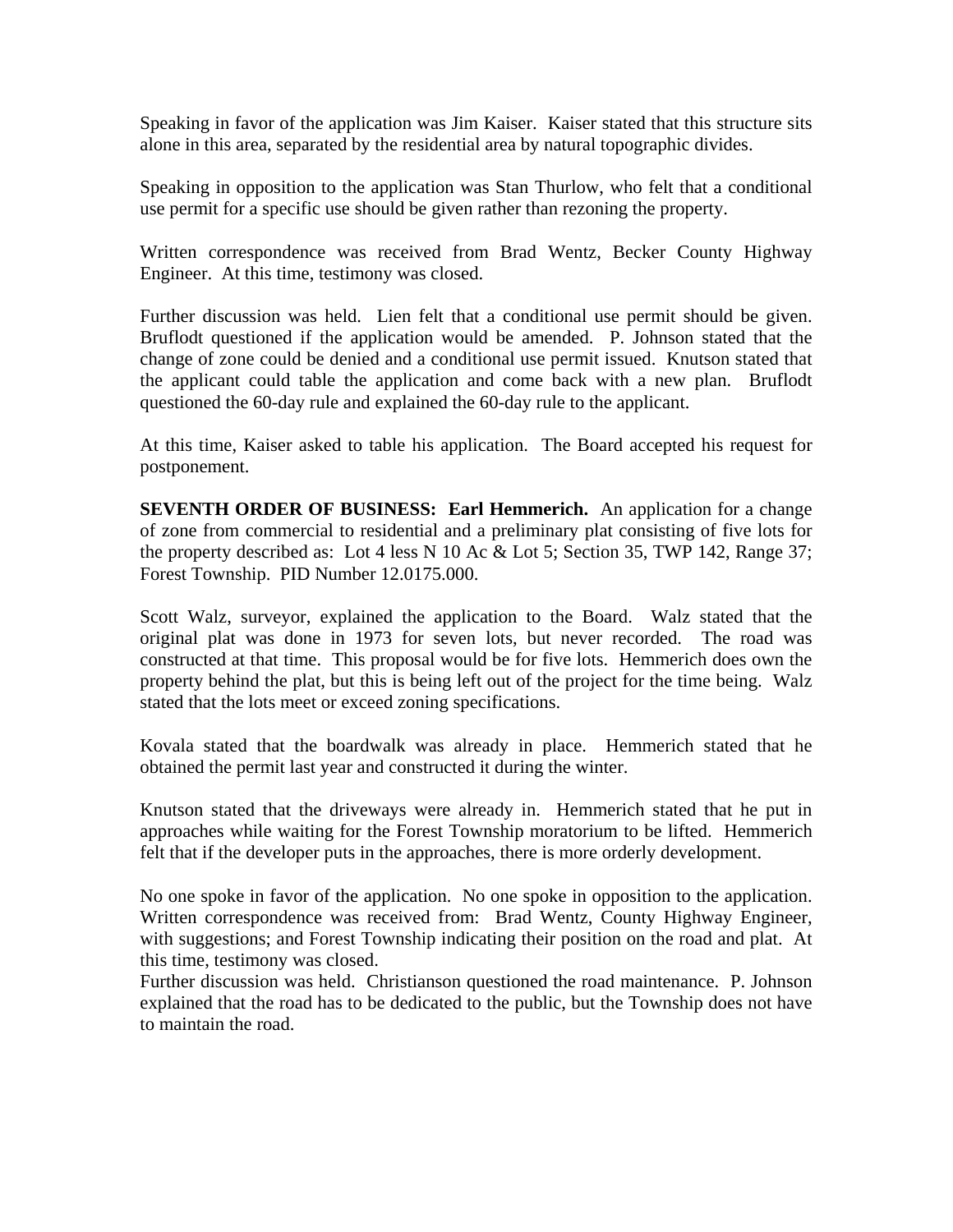**Motion:** Kovala made a motion to approve the change of zone and preliminary plat based on the fact that the project meets the criteria of the Zoning Ordinance and Subdivision Ordinance. W. Johnson second. All in favor. Motion carried.

**EIGHTH ORDER OF BUSINESS. Bay Point LLC.** Request a change of zone from agricultural to residential and preliminary plat consisting of 7 lots for the property described as: E ½ of NW ¼ of NW ¼; Section 9, TWP 139, Range 41; Detroit Township. PID Number 08.0152.000.

Scott Walz, surveyor, and Pat Sweeney explained the application to the Board. Walz explained that there is wetland in the SW corner of the property that connects to Floyd Lake, but due to the elevation difference, it is not part of the lake, so these lots are nonriparian. Each lot exceeds size requirements. Outlot A has been sued by the neighbor and was thought to be his, so it will be deeded to the neighbor to the east. The Sweeney's own 10 acres to the south of the proposed development, but do not have plans on developing that 10 acres at this time. The road corridor will be dedicated to allow for further for development.

No one spoke in favor of the application. No one spoke against the application. Written correspondence was received from Brad Wentz, Becker County Highway Engineer. At this time, testimony was closed.

Further discussion was held regarding location, lot size, and road specifications.

**Motion:** Christianson made a motion to approve the change of zone and preliminary plat consisting of 7 lots based on the fact that the project meets the criteria of the Zoning Ordinance and Subdivision Ordinance. Johnston second. All in favor. Motion carried.

**NINTH ORDER OF BUSINESS: Donald Tollefson.** Request a change of zone from commercial to residential for one tract of land described as: Pt SE ¼ NW ¼ and PT SW ¼ NE ¼; Comm W Qtr Cor Sec 24; Section 24, TWP 139, Range 42; Audubon Township. PID Number 02.0159.003.

Tollefson explained the application to the Board. He owns 10 acres of land. Originally it was rezoned to commercial and a preliminary plat was done to make 7 lots. The plat was never finalized. He would like to simplify this into three lots. The residential lot would be used by them to build a new house.

Christianson questioned if there were any other residential lots in the area. Tollefson stated that Graff had just done a new plat to the west of this property. Tollefson stated that there is commercial property to the east, and there is a natural tree barrier for protection.

No one spoke in favor of the application. Speaking in opposition to the application was Rick Ellsworth, Audubon Township.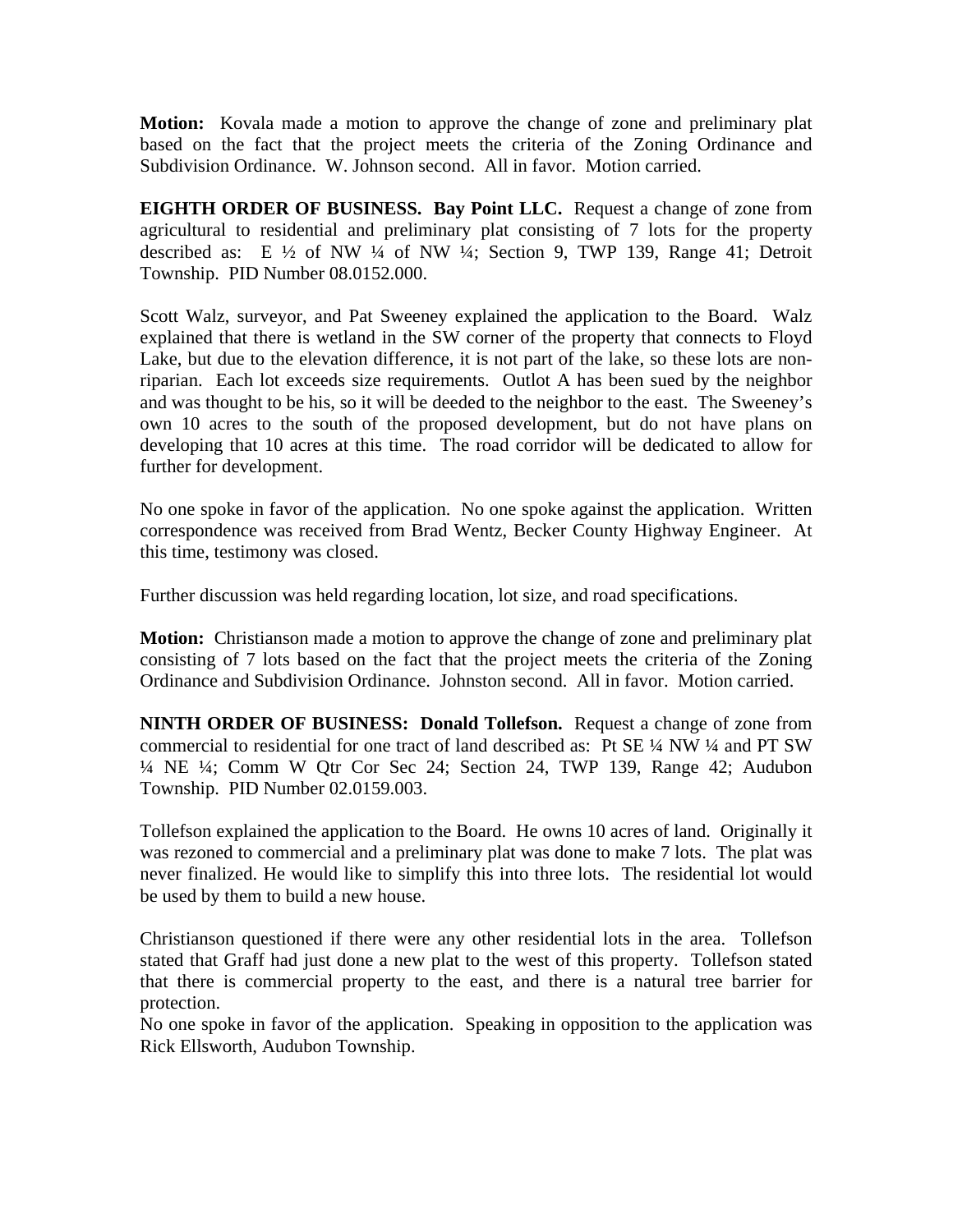Written correspondence was received from Jay Carlson, attorney for Audubon Township. At this time, testimony was closed.

Further discussion was held. Christianson questioned the Township's objection. Ellsworth explained the road agreement that the Township had with Tollefson, which would now be null and void. Johnston stated that a bank will not lend money for a home in a commercial zone.

**Motion:** Christianson made a motion to approve the change of zone from commercial to residential due to the fact that there is a residential subdivision directly west of this parcel. Thorkildson second. All in favor except W. Johnson. Majority in favor. Motion carried.

**TENTH ORDER OF BUSINESS: Jason Ekholm.** Request a conditional use permit to allow commercial activity consisting of a sandblasting business in an agricultural zone for the property described as: Beg 14.46 ft N 1321.54 ft E 66.02 ft N, 80.83 ft E  $\&$ 538.06 ft; Section 35, TWP 139, Range 40; Erie Township. PID Number 10.0552.001.

Ekholm explained the application to the Board. The sand blasting business would be located in an existing building, 40 ft by 60 ft in size. This would be a part time business. The sand would be sifted and reused. The paint chips would go to Safe Clean, Fargo, ND. The work would be done inside the building. The compressor would be outside the building. The noise of the compressor would be equivalent to a tractor running. The compressor is portable and can be taken off site for larger jobs. Work would be done from 8:00 am to 8:00 pm.

Johnston questioned if the compressor could be put inside the building. Ekholm stated that there would be room for the compressor inside the building. Discussion was held on the type of projects to be worked on. Ekholm stated that all work would be done inside the building.

No one spoke in favor of the application. No one spoke against the application. There was no written correspondence either for or against the application. At this time, testimony was closed.

Further discussion was held regarding location and noise.

**Motion:** Kovala made a motion to approve a conditional use permit to allow commercial activity consisting of a sand blasting business based on the fact that the use would not be detrimental to the surrounding area with the stipulation that the compressor must be located inside a building. Thorkildson second. All in favor. Motion carried.

## **ELEVENTH ORDER OF BUSINESS: Final Plat of Abundant Life Acres, Thomas Cummings, developer.**